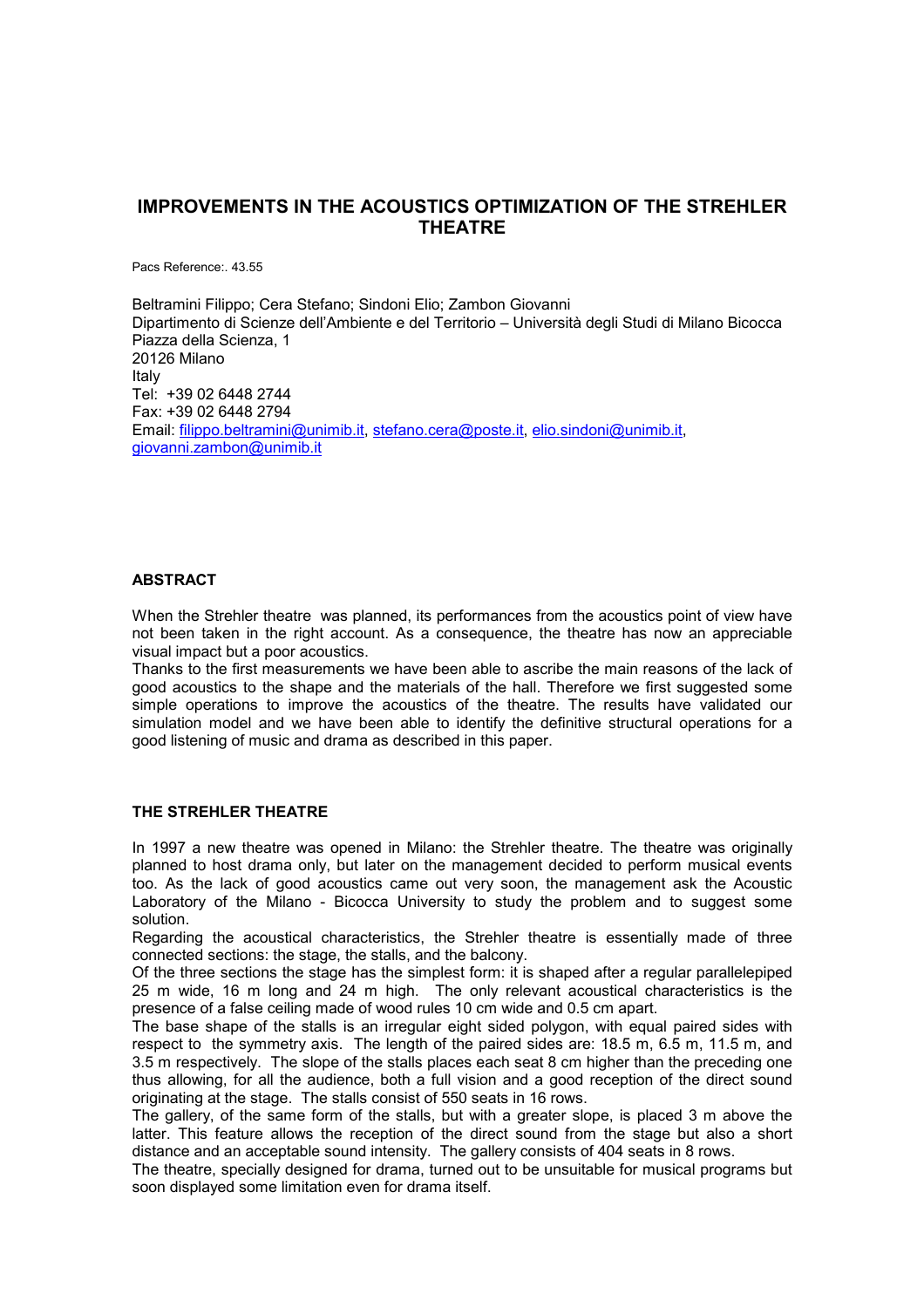#### **FIELD MEASUREMENTS**

A sine sweep function was used as test signal for the present measurements. A digitized signal guarantees measurement repeatability and a high S/N ratio; moreover a sine sweep allows the correction of small system non-linearity which would appear, for example, in case of a MLS technique. The sine sweep signal was generated by the software for musical editing Cool Edit  $Pro^{\circ}$  with Aurora<sup>®</sup> acoustic plug-in. The signal was sent from the computer (HP Omnibook 4150) through a RF transmitter-receiver to a power audio amplifier; an omnidirectional dodecaedric diffuser (Bruel & Kjeaer – model 4296) acted as sound source.

The acoustic field was sampled with a phonometer (Bruel & Kjaer – model 2260) linked to the same computer and subsequently analyzed with Cool Edit Pro $^\circ$  and Aurora $^\circ$ .

The perfect symmetry of the hall allowed the performing of measurements only in one half of the theatre: in order to quantify the acoustical properties of the hall 10 points in the stalls and 8 points in the gallery were chosen. The purpose of the measurements was the characterization of the hall to check the results of a ray-tracing software (Ramsete<sup>®</sup>). This program allows the simulation of a number of acoustical parameters using a reconstruction of the hall in a CAD format. This kind of simulation is of great interest because it models the acoustical impact of possible changes of the hall before the actual modifications. After having measured and computed the values of several parameters we have compared them to the results obtained by Ramsete<sup>©</sup>.

#### **Clarity**



Figure 1. Plot of  $C_{80}$  distribution – experimental data.

It can be seen that in the middle of the stalls,  $C_{80}$  displays an area characterized by low values and two symmetrical minima. The rest of the stalls do not present particular problems for drama reception and the same is true for the gallery.



Figure 2. Plot of  $C_{80}$  distribution – simulation.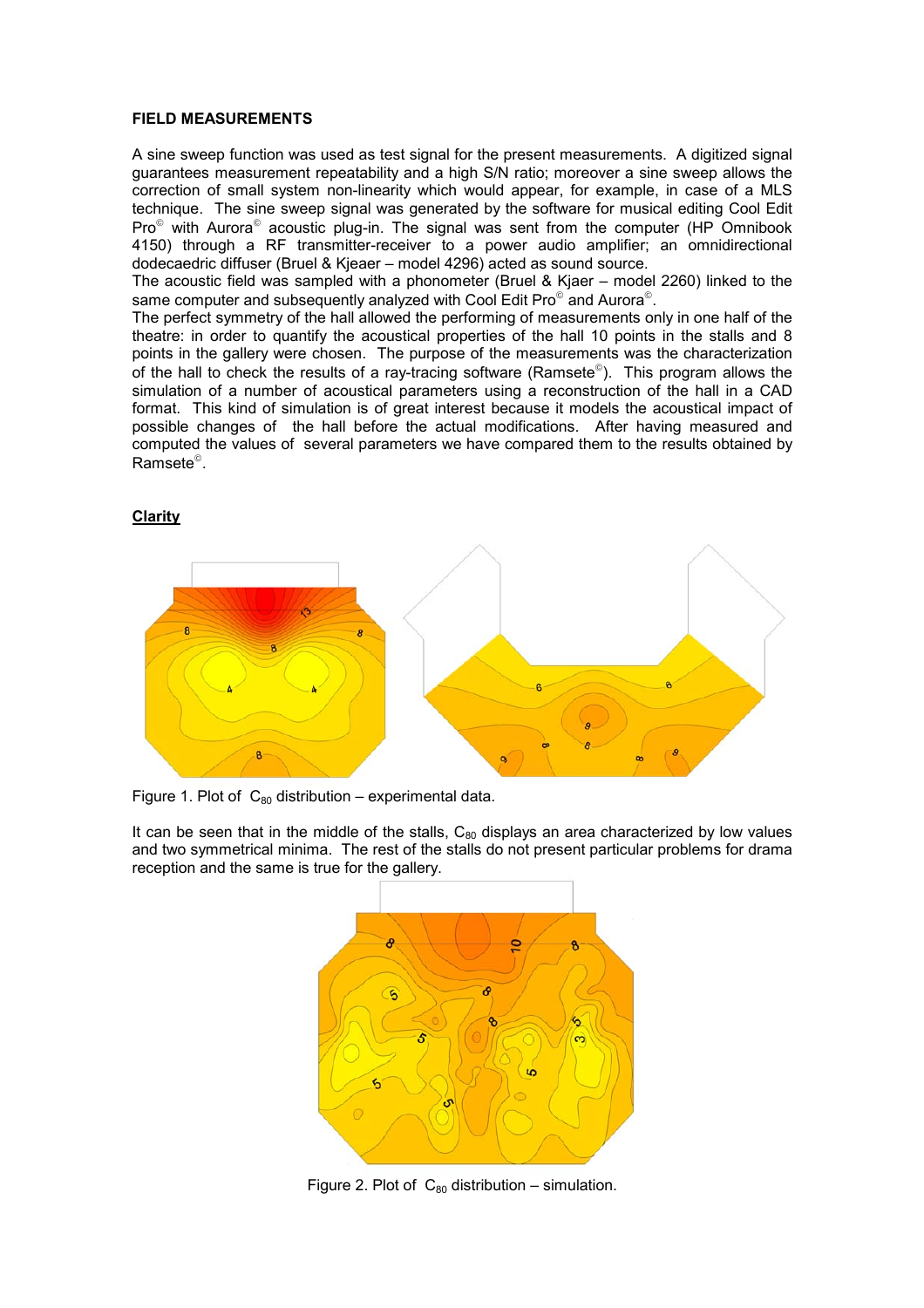The simulation of the gallery was not possible due to a limitation of the program: the software is able to reproduce maps only if the virtual receivers are all at the same height and this is not the case of the gallery characterized by an enhanced slope.

It can be seen that the correspondence between experimental and simulated values is almost perfect. In particular the two maps display the same trend and the same two minima.

### **Definition**

Same considerations are for the D50, where the experimental data show the trend shown in Figure 3.



Figure 3. Distribution of D50 - experimental data.

The map confirms that, because of the excessive width of the hall (30 m), in the centre of the stalls the first reflections are not sufficient to get right values of Clarity and Definition for a good listening of drama. Moreover the shape of the boccascena and of the side walls near it are not suitable for sending the sound to the centre of the stalls.

For this parameter the Ramsete simulations provide a very good similarity:



Figure 4. Distribution of D50 – simulation.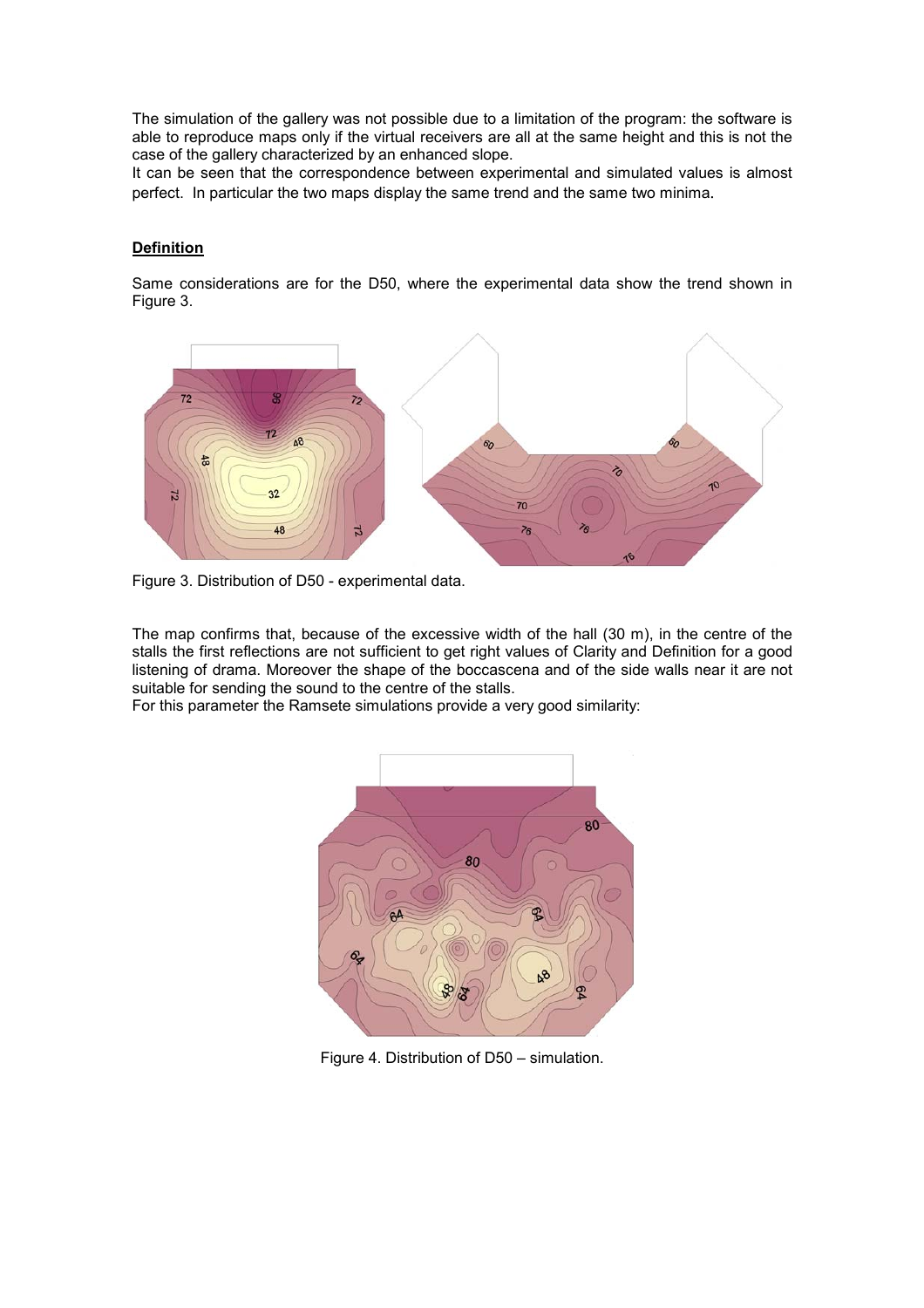## **Initial Time Delay Gap**



Figure 5. Distribution of ITDG - experimental data.

As displayed in Figure 5 the stalls show unacceptable ITDG values: only in the zone near to the walls there are values under 25 ms. Conversely the whole balcony, which benefits from the closeness of the ceiling, shows good values of the ITDG.



Figure 6. Distribution of ITDG – simulation.

Also in this case the simulation displays results almost identical to the measurements. The reasons of the very high values in the centre of the stalls are the same for the high values of C80 and D50: essentially the absence of reflecting surfaces near the receivers.

### **ANALYSIS AND PROPOSALS**

It is clear that the theatre is not suitable for music representations, but it presents some problems also for drama. These problems are particularly relevant in two zones placed in the centre of the stalls: here the intelligibility of the sound is not optimal (C80 less than 4 dB) and the sensation of a hypothetical member of the audience is like being far away from the actors or the speaker on the stage. The reason for both problems is the excessive width of the hall: the 30 m distance between the side walls makes important reflections to come with a large delay after the direct sound.

As it is impossible to reduce the width of the hall we propose the introduction of a special panel hanging from the ceiling and other two panels placed on the sides of the boccascena: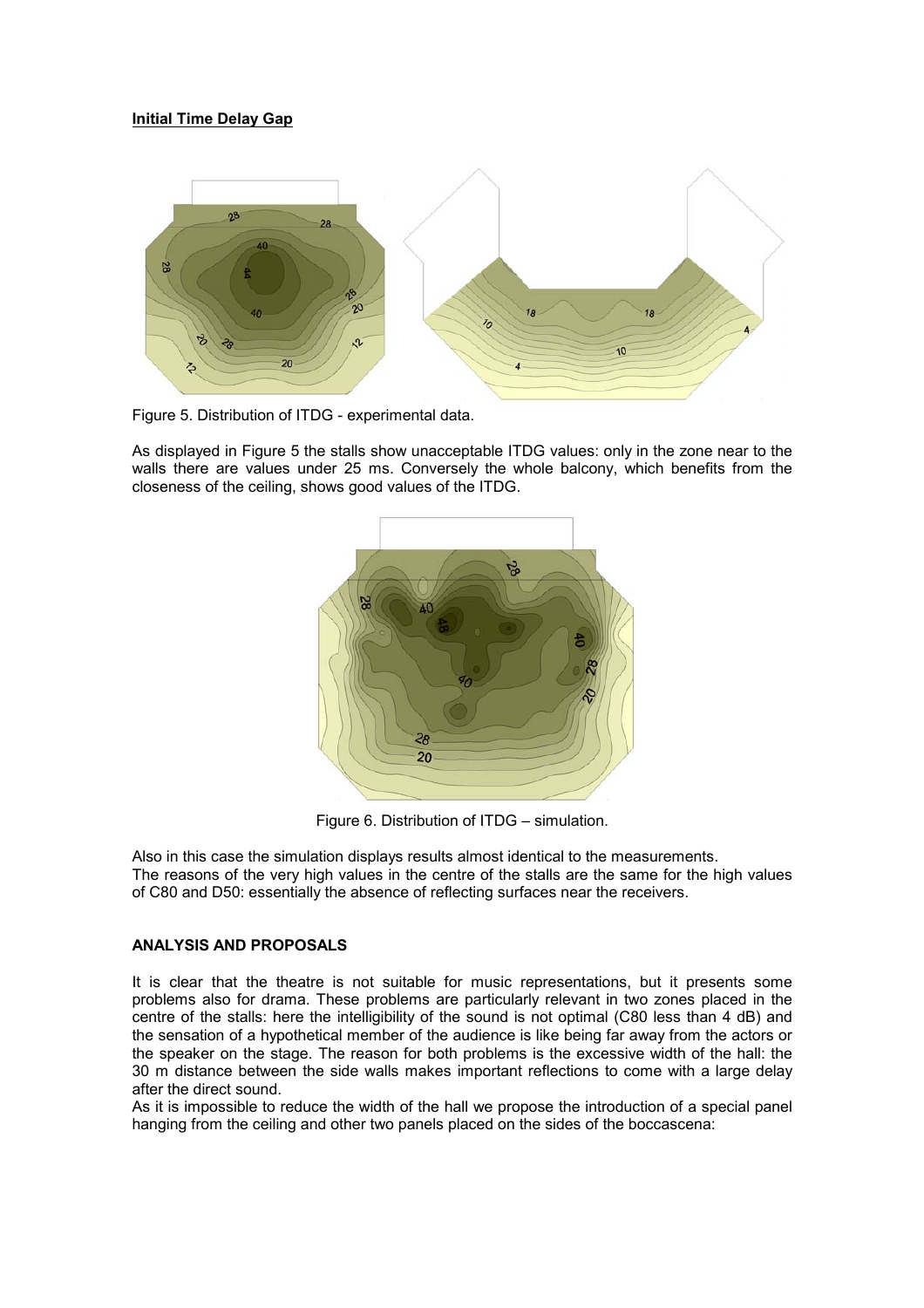

Figure 7. The proposed panels.

After the introduction of the first panel, the ceiling behaves as a "secondary acoustic source". The shape of the panel was optimized for capturing a large quantity of sound rays coming from the source on the stage and redirecting them only to a limited zone, corresponding to the center of the stalls.

The two panels on the sides of the stage, because of the far position with respect to the centre of the hall do not contribute to increase the Clarity and Definition parameter of the whole stalls. The simulation with the panels gives the following results:



Figure 8. Simulation of the distribution of C80 and D50 after the introduction of the panels.

As we can see from the above maps after the introduction of the panels the dip with low values of the clarity index in the stalls is almost vanished and all the stalls display values of 8 dB. (except for the first rows near the stage).

The introduction of the panel hanging from the ceiling implies also a noticeable decrease (15-20 ms) of ITDG values in the stalls giving to the listener the sensation to be near the stage. It is of fundamental importance that the influence of the panel is limited only to the center of the stalls otherwise the increase of the C80 and D50 would affect all the stalls keeping a great difference among different positions.